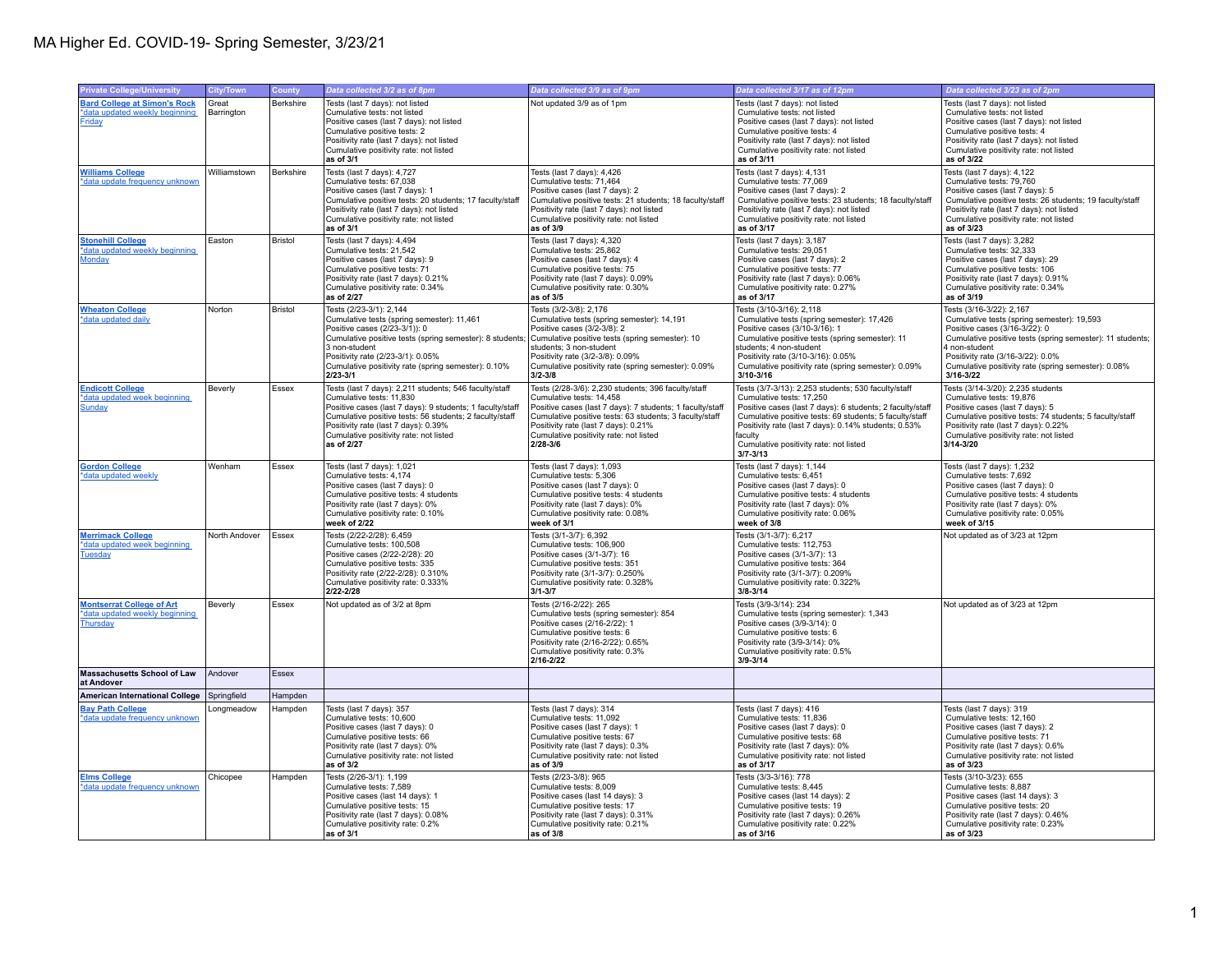| <b>Private College/University</b><br><b>Springfield College</b><br>*data update frequency unknown<br><b>Western New England</b><br><b>University</b><br>*data updated every Thursday | City/Town<br>Springfield<br>Springfield<br>Amherst | <b>County</b><br>Hampden<br>Hampden<br>Hampshire | Data collected 3/2 as of 8pm<br>Tests (2/23-2/24): 1,168<br>Cumulative tests: 9.640<br>Positive cases (2/23-2/24): 4<br>Cumulative positive tests: 51<br>Positivity rate (2/23-2/24): 0.342%<br>Cumulative positivity rate: 0.529%<br>2/23-2/24<br>Tests (last 7 days): not listed<br>Cumulative tests: 5,769<br>Positive cases (last 7 days): not listed<br>Cumulative positive tests: 136<br>Positivity rate (last 7 days): not listed<br>Cumulative positivity rate: not listed<br>as of 2/26 | Data collected 3/9 as of 9pm<br>Tests (3/2-3/3): 1,225<br>Cumulative tests: 11.941<br>Positive cases (3/2-3/3): 5<br>Cumulative positive tests: 65<br>Positivity rate (3/2-3/3): 0.408%<br>Cumulative positivity rate: 0.544%<br>3/2-3/3<br>Tests (last 7 days): not listed<br>Cumulative tests: 6,756<br>Positive cases (last 7 days): not listed<br>Cumulative positive tests: 173<br>Positivity rate (last 7 days): not listed<br>Cumulative positivity rate: not listed | Data collected 3/17 as of 12pm<br>Tests (3/9-3/11): 1,703<br>Cumulative tests: 14.723<br>Positive cases (3/9-3/11): 3<br>Cumulative positive tests: 73<br>Positivity rate (3/9-3/11): 0.176%<br>Cumulative positivity rate: 0.496%<br>$3/9 - 3/11$<br>Tests (last 7 days): not listed<br>Cumulative tests: 7,820<br>Positive cases (last 7 days): not listed | Data collected 3/23 as of 2pm<br>Tests (3/9-3/17): 3,497<br>Cumulative tests: 16.517<br>Positive cases (3/9-3/17): 7<br>Cumulative positive tests: 77<br>Positivity rate (3/9-3/17): 0.20%<br>Cumulative positivity rate: 0.466%<br>as of 3/19<br>Tests (last 7 days): not listed<br>Cumulative tests: 9,641<br>Positive cases (last 7 days): not listed |
|--------------------------------------------------------------------------------------------------------------------------------------------------------------------------------------|----------------------------------------------------|--------------------------------------------------|--------------------------------------------------------------------------------------------------------------------------------------------------------------------------------------------------------------------------------------------------------------------------------------------------------------------------------------------------------------------------------------------------------------------------------------------------------------------------------------------------|-----------------------------------------------------------------------------------------------------------------------------------------------------------------------------------------------------------------------------------------------------------------------------------------------------------------------------------------------------------------------------------------------------------------------------------------------------------------------------|--------------------------------------------------------------------------------------------------------------------------------------------------------------------------------------------------------------------------------------------------------------------------------------------------------------------------------------------------------------|----------------------------------------------------------------------------------------------------------------------------------------------------------------------------------------------------------------------------------------------------------------------------------------------------------------------------------------------------------|
|                                                                                                                                                                                      |                                                    |                                                  |                                                                                                                                                                                                                                                                                                                                                                                                                                                                                                  |                                                                                                                                                                                                                                                                                                                                                                                                                                                                             |                                                                                                                                                                                                                                                                                                                                                              |                                                                                                                                                                                                                                                                                                                                                          |
|                                                                                                                                                                                      |                                                    |                                                  |                                                                                                                                                                                                                                                                                                                                                                                                                                                                                                  |                                                                                                                                                                                                                                                                                                                                                                                                                                                                             |                                                                                                                                                                                                                                                                                                                                                              |                                                                                                                                                                                                                                                                                                                                                          |
|                                                                                                                                                                                      |                                                    |                                                  |                                                                                                                                                                                                                                                                                                                                                                                                                                                                                                  | as of 3/5                                                                                                                                                                                                                                                                                                                                                                                                                                                                   | Cumulative positive tests: 199<br>Positivity rate (last 7 days): not listed<br>Cumulative positivity rate: not listed<br>as of 3/12                                                                                                                                                                                                                          | Cumulative positive tests: 231<br>Positivity rate (last 7 days): not listed<br>Cumulative positivity rate: not listed<br>as of 3/19                                                                                                                                                                                                                      |
| <b>Amherst College</b><br>*data updated M-F, week<br>beginning Sunday                                                                                                                |                                                    |                                                  | Tests (last 7 days): not listed<br>Cumulative tests: 13,907<br>Positive cases (last 7 days): not listed<br>Cumulative positive tests: 18 students; 1 faculty; 7 staff<br>Positivity rate (last 14 days): 0.19%<br>Cumulative positivity rate: not listed<br>as of 3/2                                                                                                                                                                                                                            | Tests (last 7 days): not listed<br>Cumulative tests: 18,043<br>Positive cases (last 7 days): not listed<br>Cumulative positive tests: 18 students; 1 faculty; 7 staff<br>Positivity rate (last 14 days): 0.11%<br>Cumulative positivity rate: not listed<br>as of 3/9                                                                                                                                                                                                       | Tests (last 7 days): not listed<br>Cumulative tests: 24,011<br>Positive cases (last 7 days): not listed<br>Cumulative positive tests: 19 students; 1 faculty; 10<br>staff<br>Positivity rate (last 14 days): 0.05%<br>Cumulative positivity rate: not listed<br>as of 3/17                                                                                   | Tests (last 7 days): not listed<br>Cumulative tests: 27,585<br>Positive cases (last 7 days): not listed<br>Cumulative positive tests: 19 students; 1 faculty; 10 staff<br>Positivity rate (last 14 days): 0.04%<br>Cumulative positivity rate: not listed<br>as of 3/23                                                                                  |
| <b>Mount Holyoke College</b><br>*data updated M-F                                                                                                                                    | South Hadley                                       | Hampshire                                        | Tests (last 7 days): 1,371 students; 492 employees<br>Cumulative tests: 25,102<br>Positive cases (last 7 days): 2 students; 1 employee<br>Cumulative positive tests: 38<br>Positivity rate (last 7 days): 0.146% for students;<br>0.203% for employees<br>Cumulative positivity rate: 0.151%<br>as of $3/2$                                                                                                                                                                                      | Tests (last 7 days): 1,367 students; 505 employees<br>Cumulative tests: 27,014<br>Positive cases (last 7 days): 2 students; 1 employee<br>Cumulative positive tests: 41<br>Positivity rate (last 7 days): 0.146% for students;<br>0.198% for employees<br>Cumulative positivity rate: 0.152%<br>as of 3/9                                                                                                                                                                   | Tests (last 7 days): 1,353 students; 499 employees<br>Cumulative tests: 29,333<br>Positive cases (last 7 days): 1 student; 1 employee<br>Cumulative positive tests: 42<br>Positivity rate (last 7 days): 0.074% for students; 0.2%<br>for employees<br>Cumulative positivity rate: 0.143%<br>as of 3/16                                                      | Not updated as of 3/23 at 2pm                                                                                                                                                                                                                                                                                                                            |
| <b>Smith College</b><br>*data updated twice weekly                                                                                                                                   | Northampton                                        | Hampshire                                        | Tests (last 7 days): 6,160<br>Cumulative tests: 44,727<br>Positive cases (last 7 days): 4<br>Cumulative positive tests: 10 students; 21 employees<br>Positivity rate (last 14 days): 0.05%<br>Cumulative positivity rate: not listed<br>as of 3/1                                                                                                                                                                                                                                                | Tests (last 7 days): 3,764<br>Cumulative tests: 48,491<br>Positive cases (last 7 days): 1<br>Cumulative positive tests: 10 students; 22 employees<br>Positivity rate (last 14 days): 0.03%<br>Cumulative positivity rate: not listed<br>as of 3/9                                                                                                                                                                                                                           | Tests (last 7 days): 4,888<br>Cumulative tests: 54,650<br>Positive cases (last 7 days): 1<br>Cumulative positive tests: 10 students; 24 employees<br>Positivity rate (last 14 days): 0.04%<br>Cumulative positivity rate: not listed<br>as of 3/16                                                                                                           | Tests (last 7 days): 5,537<br>Cumulative tests: 59,468<br>Positive cases (last 7 days): 0<br>Cumulative positive tests: 10 students; 24 employees<br>Positivity rate (last 14 days): 0.02%<br>Cumulative positivity rate: not listed<br>as of 3/22                                                                                                       |
| <b>Hampshire College</b><br>*data updated week beginning<br>Wednesday                                                                                                                | Amherst                                            | Hampshire                                        | Tests (2/18-2/24): 542<br>Cumulative tests: 3,586<br>Positive cases (2/18-2/24): 0<br>Cumulative positive tests: 3<br>Positivity rate (2/18-2/24): 0%<br>Cumulative positivity rate: 0.08%<br>2/18-2/24                                                                                                                                                                                                                                                                                          | Tests (2/25-3/3): 548<br>Cumulative tests: 4,124<br>Positive cases (2/25-3/3): 2<br>Cumulative positive tests: 3<br>Positivity rate (2/25-3/3): 0.36%<br>Cumulative positivity rate: 0.07%<br>2/25-3/3                                                                                                                                                                                                                                                                      | Tests (3/4-3/10): 539<br>Cumulative tests: 4,663<br>Positive cases (3/4-3/10): 1<br>Cumulative positive tests: 4<br>Positivity rate (3/4-3/10): 0.19%<br>Cumulative positivity rate: 0.08%<br>$3/4 - 3/10$                                                                                                                                                   | Tests (3/11-3/18): 539<br>Cumulative tests: 5,202<br>Positive cases (3/11-3/18): 1<br>Cumulative positive tests: 5<br>Positivity rate (3/11-3/18): 0.19%<br>Cumulative positivity rate: 0.10%<br>$3/11 - 3/18$                                                                                                                                           |
| <b>Bentley University</b><br>*data update frequency unknown                                                                                                                          | Waltham                                            | Middlesex                                        | Tests (2/24-3/1): 2,973<br>Cumulative tests: 26,888<br>Positive cases (last 7 days): 14<br>Cumulative positive tests: 113<br>Positivity rate (last 7 days): not listed<br>Cumulative positivity rate: 0.43%<br>as of 3/1                                                                                                                                                                                                                                                                         | Tests (3/2-3/8): 5,103<br>Cumulative tests: 31,991<br>Positive cases (last 7 days): not listed<br>Cumulative positive tests: 165<br>Positivity rate (last 7 days): 1.05%<br>Cumulative positivity rate: 0.53%<br>as of 3/8                                                                                                                                                                                                                                                  | Tests (3/2-3/8): 4,762<br>Cumulative tests: 36,757<br>Positive cases (last 7 days): not listed<br>Cumulative positive tests: 207<br>Positivity rate (last 7 days): 0.89%<br>Cumulative positivity rate: 0.58%<br>as of 3/17                                                                                                                                  | Tests (3/17-3/22): 3,794<br>Cumulative tests: 41,261<br>Positive cases (last 7 days): not listed<br>Cumulative positive tests: 243<br>Positivity rate: 0.54%<br>Cumulative positivity rate: 0.60%<br>as of 3/22                                                                                                                                          |
| <b>Boston College</b><br>*data updated T-F, week<br>beginning Monday                                                                                                                 | Chestnut Hill                                      | Middlesex                                        | Tests (2/22-2/28): 12,956<br>Cumulative tests: 207,574<br>Positive cases (2/22-2/28): 34<br>Cumulative positive tests: 874<br>Positivity rate (2/22-2/28): 0.26%<br>Cumulative positivity rate: 0.42%<br>2/22-2/28                                                                                                                                                                                                                                                                               | Tests (3/1-3/7): 12,438<br>Cumulative tests: 219,618<br>Positive cases (3/1-3/7): 37<br>Cumulative positive tests: 905<br>Positivity rate (3/1-3/7): 0.29%<br>Cumulative positivity rate: 0.42%<br>3/1-3/7                                                                                                                                                                                                                                                                  | Tests (3/8-3/14): 13,522<br>Cumulative tests: 233,320<br>Positive cases (3/8-3/14): 37<br>Cumulative positive tests: 944<br>Positivity rate (3/8-3/14): 0.27%<br>Cumulative positivity rate: 0.40%<br>$3/8 - 3/14$                                                                                                                                           | Tests (3/15-3/21): 12,522<br>Cumulative tests: 246,162<br>Positive cases (3/15-3/21): 38<br>Cumulative positive tests: 1,042<br>Positivity rate (3/15-3/21): 0.3%<br>Cumulative positivity rate: 0.39%<br>$3/15 - 3/21$                                                                                                                                  |
| <b>Brandels University</b><br>*data updated daily, week<br>beginning Sunday                                                                                                          | Waltham                                            | Middlesex                                        | Tests (week of 2/21): 6,101<br>Cumulative tests: 91,673 students; 34,751 faculty/staff<br>Positive cases (last 7 days): 2 students; 0 faculty/staff<br>Cumulative positive tests: not listed<br>Positivity rate (last 7 days: 0.07%<br>Cumulative positivity rate: not listed<br>as of 3/01                                                                                                                                                                                                      | Tests (week of 2/28): 6,013<br>Cumulative tests: 97,516 students; 36,466 faculty/staff<br>Positive cases (last 7 days): 3 students; 0 faculty/staff<br>Cumulative positive tests: not listed<br>Positivity rate (last 7 days): 0.02%<br>Cumulative positivity rate: not listed<br>as of 3/9                                                                                                                                                                                 | Tests (week of 3/7): 6,099<br>Cumulative tests: 102,159 students; 38,041 faculty/staff<br>Positive cases (last 7 days): 5 students; 3 faculty/staff<br>Cumulative positive tests: not listed<br>Positivity rate (last 7 days): 0.2%<br>Cumulative positivity rate: not listed<br>as of 3/16                                                                  | Tests (week of 3/14): 6,323<br>Cumulative tests: 107,085 students; 39,511 faculty/staff<br>Positive cases (last 7 days): 21 students; 1 faculty/staff<br>Cumulative positive tests: not listed<br>Positivity rate (last 7 days): 0.35%<br>Cumulative positivity rate: not listed<br>as of 3/22                                                           |
| <b>Cambridge College</b>                                                                                                                                                             | Cambridge                                          | Middlesex                                        |                                                                                                                                                                                                                                                                                                                                                                                                                                                                                                  |                                                                                                                                                                                                                                                                                                                                                                                                                                                                             |                                                                                                                                                                                                                                                                                                                                                              |                                                                                                                                                                                                                                                                                                                                                          |
| <b>Harvard University</b><br>*data updated daily<br><b>Harvard Extension School</b>                                                                                                  | Cambridge<br>Cambridge                             | Middlesex<br>Middlesex                           | Tests (last 7 days): 18,762<br>Cumulative tests: 411,457<br>Positive cases (last 7 days): 20<br>Cumulative positive tests: 759<br>Positivity rate (last 7 days): 0.11%<br>Cumulative positivity rate: not listed<br>as of 3/2                                                                                                                                                                                                                                                                    | Tests (last 7 days): 16,700<br>Cumulative tests: 428,980<br>Positive cases (last 7 days): 12<br>Cumulative positive tests: 771<br>Positivity rate (last 7 days): 0.07%<br>Cumulative positivity rate: not listed<br>as of 3/9                                                                                                                                                                                                                                               | Tests (last 7 days): 17,699<br>Cumulative tests: 234,955 students; 217,749<br>faculty/staff<br>Positive cases (last 7 days): 15<br>Cumulative positive tests: 283 students; 509<br>faculty/staff<br>Positivity rate (last 7 days): 0.08%<br>Cumulative positivity rate: not listed<br>as of 3/17                                                             | Tests (last 7 days): 18,193<br>Cumulative tests: 107,396 students; 225,071 faculty/staff<br>Positive cases (last 7 days): 25<br>Cumulative positive tests: 298 students; 518 faculty/staff<br>Positivity rate (last 7 days): 0.14%<br>Cumulative positivity rate: not listed<br>as of 3/22                                                               |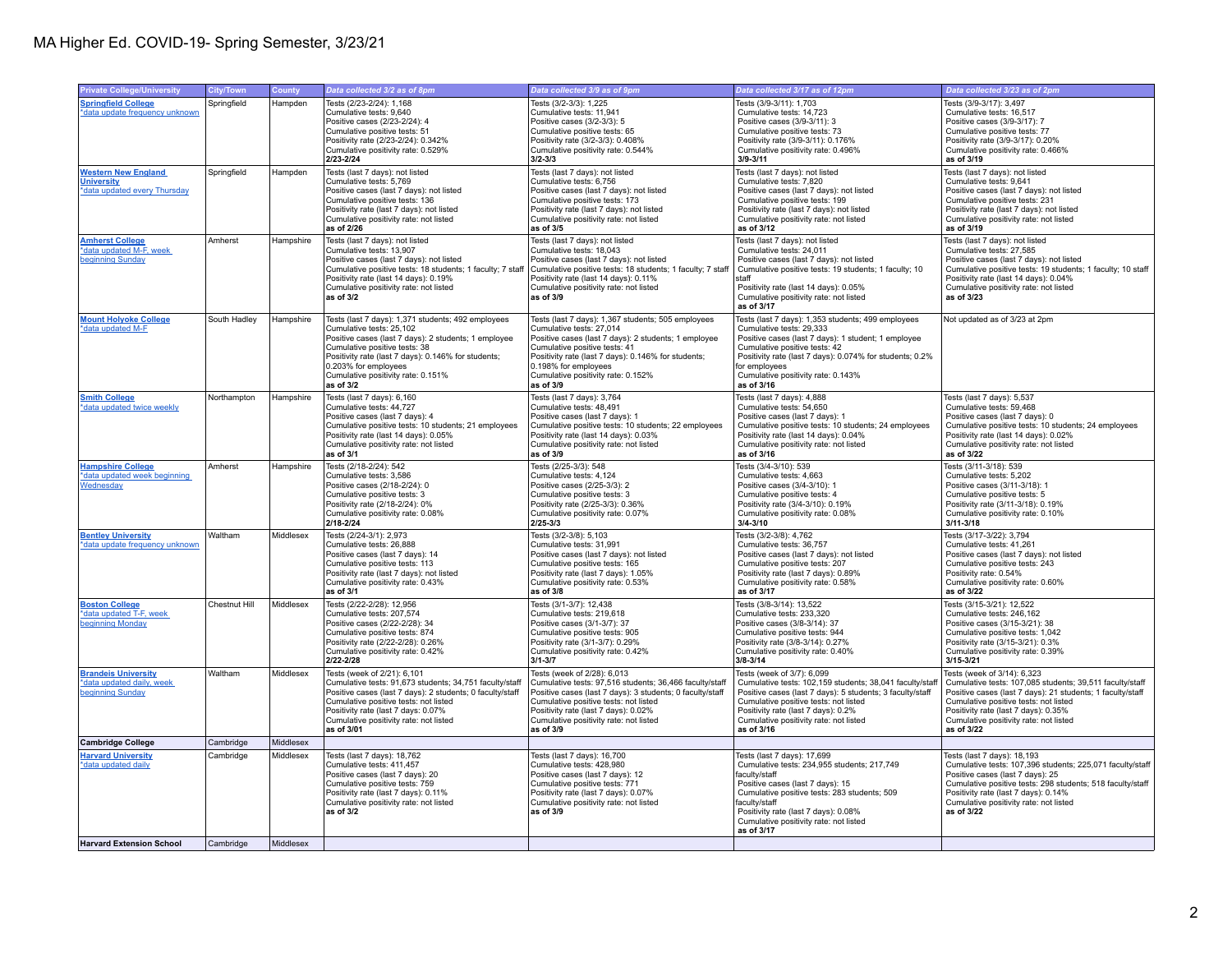| <b>Private College/University</b>                                             | City/Town        | County    | Data collected 3/2 as of 8pm                                                                                                                                                                                                                                                                                                                                                                                                                                                                              | Data collected 3/9 as of 9pm                                                                                                                                                                                                                                                                                                                                                                                                                                                                              | Data collected 3/17 as of 12pm                                                                                                                                                                                                                                                                                                                                                                                                                                                                             | Data collected 3/23 as of 2pm                                                                                                                                                                                                                                                                                                                                                                                                                                                                             |
|-------------------------------------------------------------------------------|------------------|-----------|-----------------------------------------------------------------------------------------------------------------------------------------------------------------------------------------------------------------------------------------------------------------------------------------------------------------------------------------------------------------------------------------------------------------------------------------------------------------------------------------------------------|-----------------------------------------------------------------------------------------------------------------------------------------------------------------------------------------------------------------------------------------------------------------------------------------------------------------------------------------------------------------------------------------------------------------------------------------------------------------------------------------------------------|------------------------------------------------------------------------------------------------------------------------------------------------------------------------------------------------------------------------------------------------------------------------------------------------------------------------------------------------------------------------------------------------------------------------------------------------------------------------------------------------------------|-----------------------------------------------------------------------------------------------------------------------------------------------------------------------------------------------------------------------------------------------------------------------------------------------------------------------------------------------------------------------------------------------------------------------------------------------------------------------------------------------------------|
| <b>Lasell College</b><br>*data updated daily                                  | Newton           | Middlesex | Tests 7 day: not listed<br>Cumulative tests: 7,517 students; 2,173 employees;<br>Positive cases (last 7 days): 0<br>Cumulative positive tests: 15 students; 11 employees<br>Positivity rate (last 7 days): 0.41%<br>Cumulative positivity rate: 0.26%<br>as of 3/1                                                                                                                                                                                                                                        | Tests 7 day: not listed<br>Cumulative tests: 8,887 students; 2,476 employees;<br>Positive cases (last 7 days): 0<br>Cumulative positive tests: 37<br>Positivity rate (average daily): 0.37%<br>Cumulative positivity rate: 0.22%<br>as of 3/8                                                                                                                                                                                                                                                             | Tests 7 day: not listed<br>Cumulative tests: 10,578 students; 3,887 employees;<br>1,244 village<br>Positive cases (last 7 days): 2<br>Cumulative positive tests: 19 students; 12 employees;<br>village<br>Positivity rate (average daily): 0.37%<br>Cumulative positivity rate: 0.22%<br>as of 3/16                                                                                                                                                                                                        | Tests 7 day: not listed<br>Cumulative tests: 11,611 students; 3,049 employees;<br>1,316 village<br>Positive cases (last 7 days): 0<br>Cumulative positive tests: 19 students; 12 employees; 9<br>village<br>Positivity rate (average daily): 0.32%<br>Cumulative positivity rate: 0.16%<br>as of 3/22                                                                                                                                                                                                     |
| <b>Lesley University</b>                                                      | Cambridge        | Middlesex |                                                                                                                                                                                                                                                                                                                                                                                                                                                                                                           |                                                                                                                                                                                                                                                                                                                                                                                                                                                                                                           |                                                                                                                                                                                                                                                                                                                                                                                                                                                                                                            |                                                                                                                                                                                                                                                                                                                                                                                                                                                                                                           |
| <b>Massachusetts Institute of</b><br><b>Technology</b><br>*data updated daily | Cambridge        | Middlesex | Tests (last 7 days): 11,917 students; 7,253 employees;<br>2.238 affiliates<br>Cumulative tests: 192,679 students; 171,714<br>employees; 47,200 affiliates<br>Positive cases (last 7 days): 13 students; 6 employees;<br>3 affiliates<br>Cumulative positive tests: 255 students; 337<br>employees; 136 affiliates<br>Positivity rate (last 7 days): 0.11% students; 0.08%<br>employees; 0.13% affiliates<br>Cumulative positivity rate: 0.13% students; 0.20%<br>employees: 0.29% affiliates<br>as of 3/2 | Tests (last 7 days): 12,877 students; 8,119 employees;<br>2,516 affiliates<br>Cumulative tests: 205,405 students; 179,665<br>employees; 49,655 affiliates<br>Positive cases (last 7 days): 22 students; 8 employees;<br>4 affiliates<br>Cumulative positive tests: 283 students; 348<br>employees; 140 affiliates<br>Positivity rate (last 7 days): 0.17% students; 0.10%<br>employees; 0.16% affiliates<br>Cumulative positivity rate: 0.14% students; 0.19%<br>employees: 0.28% affiliates<br>as of 3/9 | Tests (last 7 days): 12,237 students; 7,581 employees;<br>2,375 affiliates<br>Cumulative tests: 218,267 students; 188,360<br>employees; 52,174 affiliates<br>Positive cases (last 7 days): 16 students; 9 employees;<br>7 affiliates<br>Cumulative positive tests: 309 students; 369<br>employees; 152 affiliates<br>Positivity rate (last 7 days): 0.13% students; 0.12%<br>employees; 0.29% affiliates<br>Cumulative positivity rate: 0.14% students; 0.20%<br>employees: 0.29% affiliates<br>as of 3/17 | Tests (last 7 days): 12,149 students; 7,973 employees;<br>2.530 affiliates<br>Cumulative tests: 230,147 students; 195,907 employees;<br>54,564 affiliates<br>Positive cases (last 7 days): 9 students; 9 employees;<br>6 affiliates<br>Cumulative positive tests: 319 students; 378 employees;<br>160 affiliates<br>Positivity rate (last 7 days): 0.07% students; 0.11%<br>employees; 0.24% affiliates<br>Cumulative positivity rate: 0.14% students; 0.19%<br>employees: 0.29% affiliates<br>as of 3/23 |
| <b>Regis College</b><br>*data updated on Wednesday                            | Weston           | Middlesex | Tests (2/21-2/27): 1,018<br>Cumulative tests: 11.420<br>Positive cases (2/21-2/27): 1<br>Cumulative positive tests: 59<br>Positivity rate (last 7 days): not listed<br>Cumulative positivity rate: not listed<br>2/21-2/27                                                                                                                                                                                                                                                                                | Tests (2/28-3/6): 1,033<br>Cumulative tests: 12.437<br>Positive cases (2/28-3/6): 1<br>Cumulative positive tests: 60<br>Positivity rate (last 7 days): not listed<br>Cumulative positivity rate: not listed<br>2/28-3/6                                                                                                                                                                                                                                                                                   | Tests (3/7-3/13): 1,156<br>Cumulative tests: 13.571<br>Positive cases (3/7-3/13): 3<br>Cumulative positive tests: 63<br>Positivity rate (last 7 days): not listed<br>Cumulative positivity rate: not listed<br>$3/7 - 3/13$                                                                                                                                                                                                                                                                                | Tests (3/14-3/20): 1,162<br>Cumulative tests: 14.716<br>Positive cases (3/14-3/20): 1<br>Cumulative positive tests: 64<br>Positivity rate (last 7 days): not listed<br>Cumulative positivity rate: not listed<br>$3/14 - 3/20$                                                                                                                                                                                                                                                                            |
| <b>Tufts University</b><br>*data updated daily                                | Medford          | Middlesex | Tests (last 7 days): 21,860<br>Cumulative tests: 391,138<br>Positive cases (last 7 days): 22<br>Cumulative positive tests: 566<br>Positivity rate (last 7 days): 0.10%<br>Cumulative positivity rate: 0.14%<br>as of 3/1                                                                                                                                                                                                                                                                                  | Tests (last 7 days): 15,458<br>Cumulative tests: 409,524<br>Positive cases (last 7 days): 14<br>Cumulative positive tests: 580<br>Positivity rate (last 7 days): 0.09%<br>Cumulative positivity rate: 0.14%<br>as of 3/8                                                                                                                                                                                                                                                                                  | Tests (last 7 days): 15,402<br>Cumulative tests: 425,001<br>Positive cases (last 7 days): 17<br>Cumulative positive tests: 597<br>Positivity rate (last 7 days): 0.11%<br>Cumulative positivity rate: 0.14%<br>as of 3/15                                                                                                                                                                                                                                                                                  | Tests (last 7 days): 15,543<br>Cumulative tests: 437,802<br>Positive cases (last 7 days): 43<br>Cumulative positive tests: 638<br>Positivity rate (last 7 days): 0.28%<br>Cumulative positivity rate: 0.15%<br>as of 3/21                                                                                                                                                                                                                                                                                 |
| <b>Babson College</b><br>*data updated on Friday                              | Norfolk          | Norfolk   | Tests (2/21-2/27): 4,076<br>Cumulative tests: 26,798<br>Positive cases (2/21- 2/27): 24 students; 0 employees;<br>< 3 service providers<br>Cumulative positive tests: 141 students; 11 employees;<br>12 service providers<br>Positivity rate (last 7 days): 0.66%<br>Cumulative positivity rate: 0.62%<br>2/21-2/27                                                                                                                                                                                       | Tests (2/27-3/5): 4,216<br>Cumulative tests: 31,030<br>Positive cases (2/27-3/5): 34 students; < 3 employees;<br>< 3 service providers<br>Cumulative positive tests: 175 students; 12 employees;<br>13 service providers<br>Positivity rate (last 7 days): 0.85%<br>Cumulative positivity rate: 0.65%<br>2/27-3/5                                                                                                                                                                                         | Tests (3/9-3/15): 4.097<br>Cumulative tests: 36,465<br>Positive cases (3/9-3/15): 9 students; < 3 employees;<br>3 service providers<br>Cumulative positive tests: 194 students; 14 employees<br>13 service providers<br>Positivity rate (last 7 days): 0.24%<br>Cumulative positivity rate: 0.61%<br>$3/9 - 3/15$                                                                                                                                                                                          | Tests (3/13-3/19): 3.962<br>Cumulative tests: 39,108<br>Positive cases (3/13-3/19): 7 students; < 3 employees; 0<br>service providers<br>Cumulative positive tests: 197 students; 16 employees;<br>13 service providers<br>Positivity rate (last 7 days): 0.25%<br>Cumulative positivity rate: 0.58%<br>$3/13 - 3/19$                                                                                                                                                                                     |
| <b>Curry College</b><br>*data updated week beginning<br>Thursday              | Milton           | Norfolk   | Tests (last 7 days): 1,619<br>Cumulative tests: 34,988<br>Positive cases (last 7 days): 5<br>Cumulative positive tests: 167<br>Positivity rate (last 7 days): not listed<br>Cumulative positivity rate: not listed<br>as of 2/26                                                                                                                                                                                                                                                                          | Tests (last 7 days): 1,705<br>Cumulative tests: 36,693<br>Positive cases (last 7 days): 2<br>Cumulative positive tests: 169<br>Positivity rate (last 14 days): 0.21%<br>Cumulative positivity rate: not listed<br>as of 3/9                                                                                                                                                                                                                                                                               | Tests (last 7 days): 1,706<br>Cumulative tests: 38,399<br>Positive cases (last 7 days): 2<br>Cumulative positive tests: 171<br>Positivity rate (last 14 days): not listed<br>Cumulative positivity rate: not listed<br>as of 3/12                                                                                                                                                                                                                                                                          | Tests (last 7 days): 1,769<br>Cumulative tests: 40,168<br>Positive cases (last 7 days): 7<br>Cumulative positive tests: 178<br>Positivity rate (last 14 days): not listed<br>Cumulative positivity rate: not listed<br>as of 3/21                                                                                                                                                                                                                                                                         |
| <b>Dean College</b><br>*data updated "weekly'                                 | Franklin         | Norfolk   | Tests (2/22-2/28): 1,325 students; 539 non-student<br>Cumulative tests: 6,815 students; 3,075 non-student<br>Positive cases (2/22-2/28): 1 students; 0 non-student<br>Cumulative positive tests: 20 students; 4 non-student<br>Positivity rate (2/22-2/28): 0.08% students; 0.0% non-<br>student<br>Cumulative positivity rate: 0.29% students; 0.13% non-<br>student<br>2/22-2/28                                                                                                                        | Tests (3/1-3/7): 1,328 students; 532 non-student<br>Cumulative tests: 8,143 students; 3,607 non-student<br>Positive cases (3/1-3/7): 1 students: 1 non-student<br>Cumulative positive tests: 21 students; 5 non-student<br>Positivity rate (3/1-3/7): 0.08% students; 0.19% non-<br>student<br>Cumulative positivity rate: 0.26% students; 0.14% non-<br>student<br>$3/1 - 3/7$                                                                                                                           | Tests (3/8-3/14): 1,305 students; 521 non-student<br>Cumulative tests: 9,448 students; 4,128 non-student<br>Positive cases (3/8-3/14): 2 students: 0 non-student<br>Cumulative positive tests: 23 students; 5 non-student<br>Positivity rate (3/8-3/14): 0.15% students; 0% non-<br>student<br>Cumulative positivity rate: 0.24% students; 0.12% non-<br>student<br>$3/8 - 3/14$                                                                                                                           | Tests (3/15-3/21): 1,197 students; 517 non-student<br>Cumulative tests: 10,645 students; 4,645 non-student<br>Positive cases (3/15-3/21): 4 students: 0 non-student<br>Cumulative positive tests: 27 students; 5 non-student<br>Positivity rate (3/15-3/21): 0.33% students; 0% non-<br>student<br>Cumulative positivity rate: 0.25% students; 0.11% non-<br>student<br>3/15-3/21                                                                                                                         |
| <b>Eastern Nazarene College</b><br>*data update frequency unknown             | Quincy           | Norfolk   | Not updated as of 3/2 at 8pm                                                                                                                                                                                                                                                                                                                                                                                                                                                                              | Tests (7 days): not listed<br>Cumulative tests (1/25-3/5): 1,909<br>Positive cases (7 days): not listed<br>Cumulative positive tests: 18<br>Positivity rate (last 7 days): not listed<br>Cumulative positivity rate: not listed<br>as of 3/5                                                                                                                                                                                                                                                              | Tests (7 days): not listed<br>Cumulative tests (1/25-3/5): 2,282<br>Positive cases (7 days): not listed<br>Cumulative positive tests: 22<br>Positivity rate (last 7 days): not listed<br>Cumulative positivity rate: not listed<br>as of 3/12                                                                                                                                                                                                                                                              | Tests (7 days): not listed<br>Cumulative tests (1/25-3/5): 2,642<br>Positive cases (7 days): not listed<br>Cumulative positive tests: 29<br>Positivity rate (last 7 days): not listed<br>Cumulative positivity rate: not listed<br>as of 3/19                                                                                                                                                                                                                                                             |
| <b>Hellenic College</b>                                                       | <b>Brookline</b> | Norfolk   |                                                                                                                                                                                                                                                                                                                                                                                                                                                                                                           |                                                                                                                                                                                                                                                                                                                                                                                                                                                                                                           |                                                                                                                                                                                                                                                                                                                                                                                                                                                                                                            |                                                                                                                                                                                                                                                                                                                                                                                                                                                                                                           |
| <b>Olin College of Engineering</b><br>*data update frequency unknown          | Needham          | Norfolk   | Tests (last 14 days): 505 students; 181 faculty/staff<br>Cumulative tests: 2,305<br>Positive cases (last 14 days): 0 student; 2 faculty/staff<br>Cumulative positive tests: 3<br>Positivity rate (last 7 days): 0% students; 1.1%<br>faculty/staff<br>Cumulative positivity rate: 0.1%<br>as of 3/2                                                                                                                                                                                                       | Tests (last 14 days): 449 students; 191 faculty/staff<br>Cumulative tests: 2,672<br>Positive cases (last 14 days): 0 student; 2 faculty/staff<br>Cumulative positive tests: 3<br>Positivity rate (last 7 days): 0% students; 1.0%<br>faculty/staff<br>Cumulative positivity rate: 0.1%<br>as of 3/9                                                                                                                                                                                                       | Tests (last 14 days): 500 students; 227 faculty/staff<br>Cumulative tests: 3,190<br>Positive cases (last 14 days): 0 student; 0 faculty/staff<br>Cumulative positive tests: 3<br>Positivity rate (last 7 days): 0% students; 0%<br>faculty/staff<br>Cumulative positivity rate: 0.1%<br>as of 3/16                                                                                                                                                                                                         | Tests (last 14 days): 506 students; 210 faculty/staff<br>Cumulative tests: 3,545<br>Positive cases (last 14 days): 2 student; 0 faculty/staff<br>Cumulative positive tests: 5<br>Positivity rate (last 7 days): 0.4% students; 0%<br>faculty/staff<br>Cumulative positivity rate: 0.1%<br>as of 3/23                                                                                                                                                                                                      |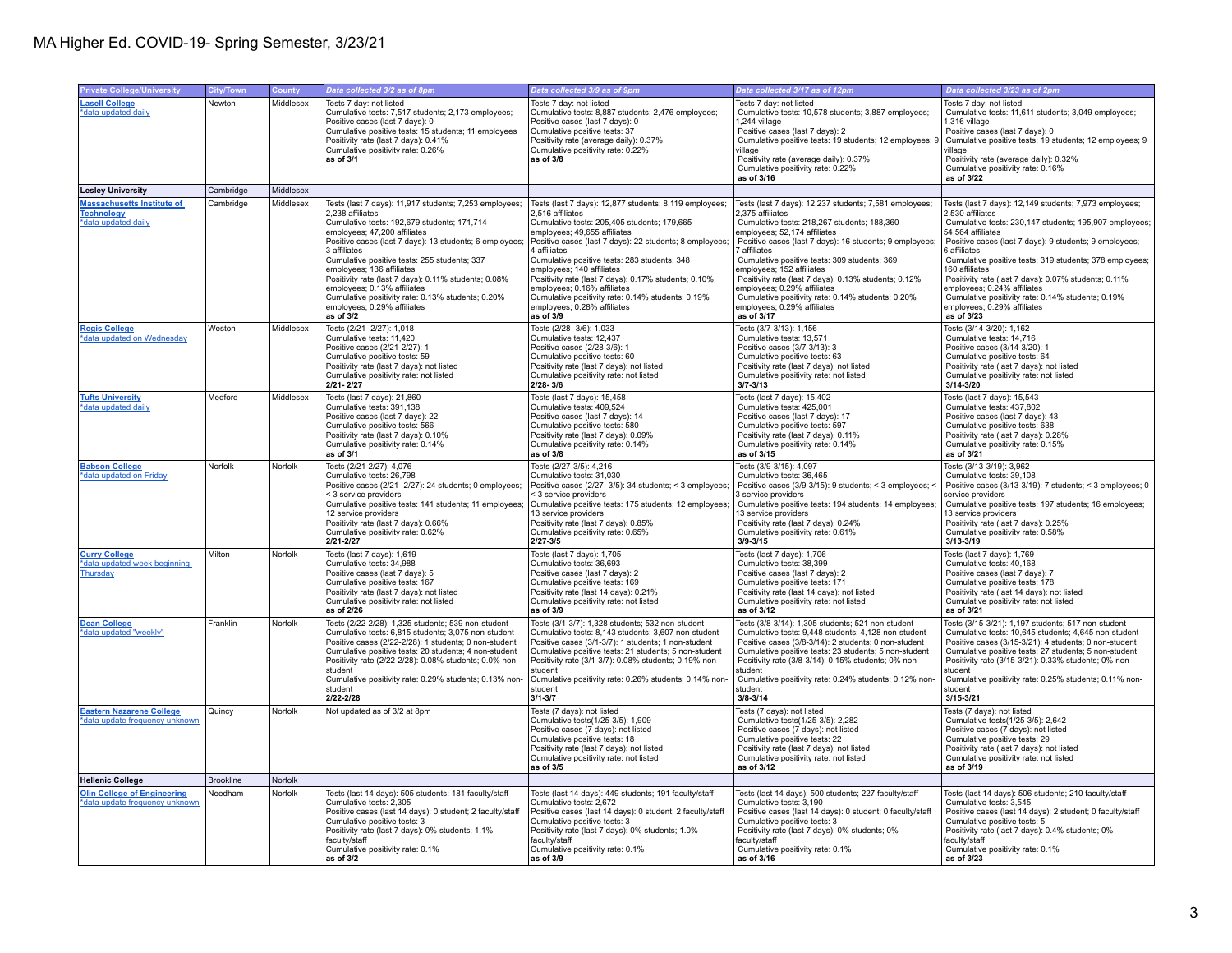## MA Higher Ed. COVID-19- Spring Semester, 3/23/21

| <b>Private College/University</b>                                                                        | City/Town                                             | County  | Data collected 3/2 as of 8pm                                                                                                                                                                                                                                                                    | Data collected 3/9 as of 9pm                                                                                                                                                                                                                                                                | Data collected 3/17 as of 12pm                                                                                                                                                                                                                                                                  | Data collected 3/23 as of 2pm                                                                                                                                                                                                                                                                             |
|----------------------------------------------------------------------------------------------------------|-------------------------------------------------------|---------|-------------------------------------------------------------------------------------------------------------------------------------------------------------------------------------------------------------------------------------------------------------------------------------------------|---------------------------------------------------------------------------------------------------------------------------------------------------------------------------------------------------------------------------------------------------------------------------------------------|-------------------------------------------------------------------------------------------------------------------------------------------------------------------------------------------------------------------------------------------------------------------------------------------------|-----------------------------------------------------------------------------------------------------------------------------------------------------------------------------------------------------------------------------------------------------------------------------------------------------------|
| Quincy College                                                                                           | Quincy                                                | Norfolk |                                                                                                                                                                                                                                                                                                 |                                                                                                                                                                                                                                                                                             |                                                                                                                                                                                                                                                                                                 |                                                                                                                                                                                                                                                                                                           |
| <b>Wellsley College</b><br>*data updated M-F                                                             | Welleslev                                             | Norfolk | Tests (asymptomatic-last 7 days): 3,073<br>Cumulative tests: not listed<br>Positive cases (last 7 days): 0 students; 2 faculty/staff<br>Cumulative positive tests: not listed<br>Positivity rate (last 7 days): not listed<br>Cumulative positivity rate: not listed<br>as of 3/2               | Tests (asymptomatic-last 7 days): 3.188<br>Cumulative tests: not listed<br>Positive cases (last 7 days): 0 students; 1 faculty/staff<br>Cumulative positive tests: not listed<br>Positivity rate (last 7 days): not listed<br>Cumulative positivity rate: not listed<br>as of 3/9           | Tests (asymptomatic-last 7 days): 3.844<br>Cumulative tests: 14,833<br>Positive cases (last 7 days): 1 students; 3 faculty/staff<br>Cumulative positive tests: not listed<br>Positivity rate (last 7 days): not listed<br>Cumulative positivity rate: not listed<br>as of 3/16                  | Tests (asymptomatic-last 7 days): 3.155<br>Cumulative tests: 17,483<br>Positive cases (last 7 days): 0 students; 4 faculty/staff<br>Cumulative positive tests: not listed<br>Positivity rate (last 7 days): not listed<br>Cumulative positivity rate: not listed<br>as of 3/23                            |
| <b>Bay State College</b>                                                                                 | Boston                                                | Suffolk |                                                                                                                                                                                                                                                                                                 |                                                                                                                                                                                                                                                                                             |                                                                                                                                                                                                                                                                                                 |                                                                                                                                                                                                                                                                                                           |
| Benjamin Franklin Institute of<br>Technology                                                             | <b>Boston</b>                                         | Suffolk |                                                                                                                                                                                                                                                                                                 |                                                                                                                                                                                                                                                                                             |                                                                                                                                                                                                                                                                                                 |                                                                                                                                                                                                                                                                                                           |
| <b>Berklee College of Music</b><br>*data updated daily, M-F                                              | Boston                                                | Suffolk | Tests (last 7 days): 4,399<br>Cumulative tests: 28,731<br>Positive cases (2/24-3/2): 3<br>Cumulative positive tests: 88<br>Positivity rate (last 7 days): 0.07%<br>Cumulative positivity rate: 0.31%<br>as of 2/24-3/2                                                                          | Tests (3/3-3/9): 4,422<br>Cumulative tests: 33,153<br>Positive cases (3/3-3/9): 3<br>Cumulative positive tests: 91<br>Positivity rate (last 7 days): 0.07%<br>Cumulative positivity rate: 0.27%<br>as of 3/9                                                                                | Tests (3/3-3/9): 4,383<br>Cumulative tests: 37,538<br>Positive cases (3/3-3/9): 9<br>Cumulative positive tests: 100<br>Positivity rate (last 7 days): 0.21%<br>Cumulative positivity rate: 0.27%<br>as of 3/16                                                                                  | Tests (3/16-3/22): 4,310<br>Cumulative tests: 41,124<br>Positive cases (3/16-3/22): 7<br>Cumulative positive tests: 104<br>Positivity rate (last 7 days): 0.16%<br>Cumulative positivity rate: 0.25%<br>as of 3/22                                                                                        |
| <b>Boston Architectural College</b>                                                                      | Boston                                                | Suffolk |                                                                                                                                                                                                                                                                                                 |                                                                                                                                                                                                                                                                                             |                                                                                                                                                                                                                                                                                                 |                                                                                                                                                                                                                                                                                                           |
| <b>New England Law School</b>                                                                            | Boston                                                | Suffolk |                                                                                                                                                                                                                                                                                                 |                                                                                                                                                                                                                                                                                             |                                                                                                                                                                                                                                                                                                 |                                                                                                                                                                                                                                                                                                           |
| <b>Boston Universtiy</b><br>*data updated daily                                                          | Boston                                                | Suffolk | Tests (2/23-3/1): 24,246 students; 1,919 faculty;<br>5,406 staff<br>Cumulative tests: 754,537<br>Positive cases (2/23-3/1): 8<br>Cumulative positive tests: 1,555<br>Positivity rate (2/23-3/1): 0.35% students; 0.26%<br>faculty; 0.13% staff<br>Cumulative positivity rate: 0.21%<br>2/23-3/1 | Tests (3/2-3/8): 24,196 students; 1,912 faculty;<br>5,508 staff<br>Cumulative tests: 786,153<br>Positive cases (3/8): 9<br>Cumulative positive tests: 1,617<br>Positivity rate (3/2-3/8): 0.21% students; 0.10% faculty;<br>0.15% staff<br>Cumulative positivity rate: 0.21%<br>$3/2 - 3/8$ | Tests (3/9-3/15): 23,022 students; 1,799 faculty;<br>5,299 staff<br>Cumulative tests: 816.273<br>Positive cases (3/15): 9<br>Cumulative positive tests: 1,685<br>Positivity rate (3/9-3/15): 0.41% students; 0.06%<br>faculty; 0.21% staff<br>Cumulative positivity rate: 0.21%<br>$3/9 - 3/15$ | Tests (3/16-3/22): 23,043 students; 1,741 faculty;<br>5,266 staff<br>Cumulative tests: 846.323<br>Positive cases (7 days): not listed<br>Cumulative positive tests: 1,739<br>Positivity rate (3/16-3/22): 0.18% students; 0.06%<br>faculty; 0.21% staff<br>Cumulative positivity rate: 0.21%<br>3/16-3/22 |
| <b>Emerson College</b><br>*data updated daily, week<br>beginning Sunday                                  | Boston                                                | Suffolk | Tests (2/22-2/28): 5,743<br>Cumulative tests: 32,366<br>Positive cases (2/22-2/28): 7<br>Cumulative positive tests: 86<br>Positivity rate (2/22-2/28): 0.12%<br>Cumulative positivity rate: 0.27%<br>2/22-2/28                                                                                  | Tests (last 7 days): 5,566<br>Cumulative tests: 37,048<br>Positive cases (3/2-3/8): 8<br>Cumulative positive tests: 93<br>Positivity rate (3/2-3/8): 0.14%<br>Cumulative positivity rate: 0.25%<br>$3/1 - 3/7$                                                                              | Tests (last 7 days): 5,664<br>Cumulative tests: 43,661<br>Positive cases (3/8-3/14): 3<br>Cumulative positive tests: 98<br>Positivity rate (3/8-3/14): 0.05%<br>Cumulative positivity rate: 0.22%<br>$3/8 - 3/14$                                                                               | Tests (last 7 days): 5,778<br>Cumulative tests: 49,475<br>Positive cases (3/15-3/21): 6<br>Cumulative positive tests: 103<br>Positivity rate (3/15-3/21): 0.10%<br>Cumulative positivity rate: 0.21%<br>$3/15 - 3/21$                                                                                     |
| <b>Emmanuel College</b><br>*data updated daily M-F                                                       | Boston                                                | Suffolk | Tests (last 7 days): not listed<br>Cumulative tests: 15.275<br>Positive cases (last 7 days): 10<br>Cumulative positive tests: 49<br>Positivity rate (last 7 days): 0.41%<br>Cumulative positivity rate: 0.32%<br>as of 3/2                                                                      | Tests (last 7 days): not listed<br>Cumulative tests: 17.683<br>Positive cases (last 7 days): 6<br>Cumulative positive tests: 57<br>Positivity rate (last 7 days): 0.33%<br>Cumulative positivity rate: 0.32%<br>as of 3/9                                                                   | Tests (last 7 days): not listed<br>Cumulative tests: 20.059<br>Positive cases (last 7 days): 1<br>Cumulative positive tests: 58<br>Positivity rate (last 7 days): 0.4%<br>Cumulative positivity rate: 0.29%<br>as of 3/17                                                                       | Tests (last 7 days): not listed<br>Cumulative tests: 21.972<br>Positive cases (last 7 days): 3<br>Cumulative positive tests: 60<br>Positivity rate (last 7 days): 0.13%<br>Cumulative positivity rate: 0.27%<br>as of 3/22                                                                                |
| <b>Fisher College</b>                                                                                    | Boston                                                | Suffolk |                                                                                                                                                                                                                                                                                                 |                                                                                                                                                                                                                                                                                             |                                                                                                                                                                                                                                                                                                 |                                                                                                                                                                                                                                                                                                           |
| <b>Laboure College</b>                                                                                   | Boston                                                | Suffolk | Tests (last 7 days): not listed<br>Cumulative tests: not listed<br>Positive cases (2/22-2/28): 2<br>Cumulative positive tests: 14<br>Positivity rate (2/22-2/28): not listed<br>Cumulative positivity rate: not listed<br>$2/22 - 2/28$                                                         | Not updated as of 3/9 at 8pm                                                                                                                                                                                                                                                                | Tests (last 7 days): not listed<br>Cumulative tests: not listed<br>Positive cases (3/8-3/14): 2<br>Cumulative positive tests: 17<br>Positivity rate (3/8-3/14): not listed<br>Cumulative positivity rate: not listed<br>$3/8 - 3/14$                                                            | Not updated as of 3/23 at 2pm                                                                                                                                                                                                                                                                             |
| <b>Massachusetts College of</b><br><b>Pharmacy and Health Sciences</b><br>*data update frequency unknown | Boston/Worcest Suffolk<br>er/Manchester,<br><b>NH</b> |         | Tests (last 7 days): not listed<br>Cumulative tests: 86,059<br>Positive cases (last 7 days): not listed<br>Cumulative positive tests: 408<br>Positivity rate (last 7 days); not listed<br>Cumulative positivity rate: 0.5%<br>as of 2/28                                                        | Tests (last 7 days): not listed<br>Cumulative tests: 89,741<br>Positive cases (last 7 days): not listed<br>Cumulative positive tests: 414<br>Positivity rate (last 7 days); not listed<br>Cumulative positivity rate: 0.5%<br>as of 3/6                                                     | Tests (last 7 days): not listed<br>Cumulative tests: 93,604<br>Positive cases (last 7 days): not listed<br>Cumulative positive tests: 419<br>Positivity rate (last 7 days): not listed<br>Cumulative positivity rate: 0.5%<br>as of 3/13                                                        | Tests (last 7 days): not listed<br>Cumulative tests: 97,300<br>Positive cases (last 7 days): not listed<br>Cumulative positive tests: 432<br>Positivity rate (last 7 days): not listed<br>Cumulative positivity rate: 0.4%<br>as of 3/21                                                                  |
| The New England Conservatory Boston<br>of Music<br>*data updated on Friday                               |                                                       | Suffolk | Tests (last 7 days): 901<br>Cumulative tests: 16.279<br>Positive cases (last 7 days): 0<br>Cumulative positive tests: not listed<br>Positivity rate (last 7 days): 0.0%<br>Cumulative positivity rate: 0.2%<br>week of 2/26                                                                     | Tests (last 7 days): 850<br>Cumulative tests: 17.147<br>Positive cases (last 7 days): 0<br>Cumulative positive tests: not listed<br>Positivity rate (last 7 days): 0.0%<br>Cumulative positivity rate: 0.2%<br>listed as "week of Feb 26"                                                   | Tests (last 7 days): 850<br>Cumulative tests: 18,003<br>Positive cases (last 7 days): 1<br>Cumulative positive tests: not listed<br>Positivity rate (last 7 days): 0.11%<br>Cumulative positivity rate: 0.21%<br>week of 3/5                                                                    | Tests (last 7 days): 720<br>Cumulative tests: 18.750<br>Positive cases (last 7 days): 0<br>Cumulative positive tests: not listed<br>Positivity rate (last 7 days): 0.0%<br>Cumulative positivity rate: 0.21%<br>week of 3/19                                                                              |
| North Bennet Street School                                                                               | Boston                                                | Suffolk |                                                                                                                                                                                                                                                                                                 |                                                                                                                                                                                                                                                                                             |                                                                                                                                                                                                                                                                                                 |                                                                                                                                                                                                                                                                                                           |
| <b>Northeastern University</b><br>*data updated daily, week<br>beginning Sunday                          | Boston                                                | Suffolk | Tests (2/22-2/28): 15,804<br>Cumulative tests: 775.461<br>Positive cases (2/22-2/28): 33<br>Cumulative positive tests: 1127 students; 125<br>faculty/staff; 124 contract employees<br>Positivity rate (last 7 days): 0.24%<br>Cumulative positivity rate: not listed<br>2/22-2/28               | Tests (3/1-3/7): 19,672<br>Cumulative tests: 805.923<br>Positive cases (3/1-3/7): 34<br>Cumulative positive tests: 1,178 students; 127<br>faculty/staff; 126 contract employees<br>Positivity rate (last 7 days): 0.18%<br>Cumulative positivity rate: not listed<br>$3/1 - 3/7$            | Tests (3/8-3/14): 29,568<br>Cumulative tests: 835.491<br>Positive cases (3/8-3/14): 39<br>Cumulative positive tests: 1,215 students; 129<br>faculty/staff; 126 contract employees<br>Positivity rate (last 7 days): 0.13%<br>Cumulative positivity rate: not listed<br>$3/8 - 3/14$             | Tests (3/17-3/21): 18,974<br>Cumulative tests: 864.572<br>Positive cases (3/17-3/21): 32<br>Cumulative positive tests: 1,256 students; 133<br>faculty/staff; 129 contract employees<br>Positivity rate (last 7 days): 0.17%<br>Cumulative positivity rate: not listed<br>$3/17 - 3/21$                    |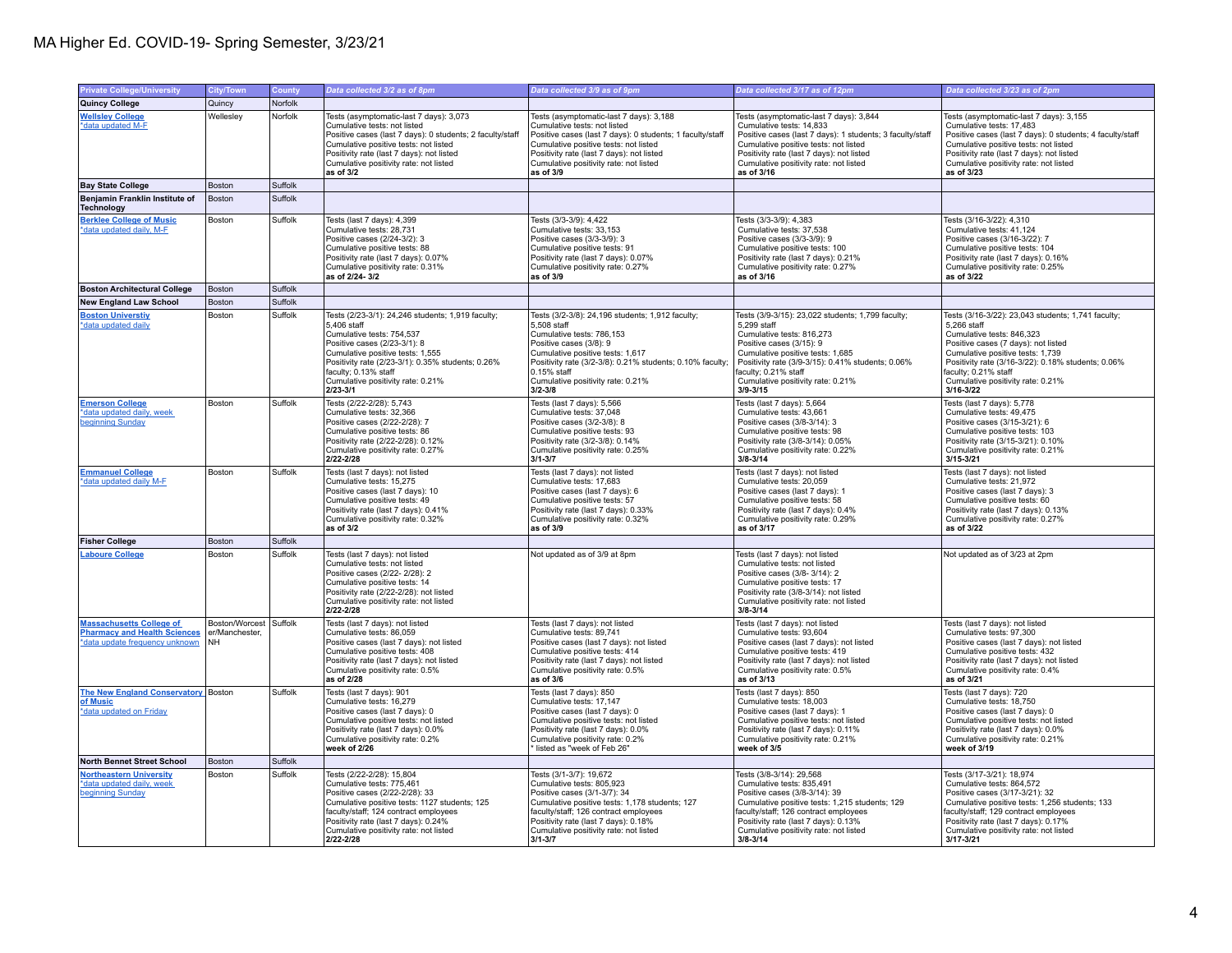| <b>Private College/University</b>                                                    | <b>City/Town</b> | <b>County</b> | Data collected 3/2 as of 8pm                                                                                                                                                                                                                                              | Data collected 3/9 as of 9pm                                                                                                                                                                                                                                            | Data collected 3/17 as of 12pm                                                                                                                                                                                                                                           | Data collected 3/23 as of 2pm                                                                                                                                                                                                                                         |
|--------------------------------------------------------------------------------------|------------------|---------------|---------------------------------------------------------------------------------------------------------------------------------------------------------------------------------------------------------------------------------------------------------------------------|-------------------------------------------------------------------------------------------------------------------------------------------------------------------------------------------------------------------------------------------------------------------------|--------------------------------------------------------------------------------------------------------------------------------------------------------------------------------------------------------------------------------------------------------------------------|-----------------------------------------------------------------------------------------------------------------------------------------------------------------------------------------------------------------------------------------------------------------------|
| <b>Simmons University</b><br>*data updated weekly                                    | Boston           | Suffolk       | Tests (last 7 days): not listed<br>Cumulative tests: 7,740<br>Positive cases (last 7 days): 1<br>Cumulative positive tests: not listed<br>Positivity rate (last 7 days): 0.0%<br>Cumulative positivity rate: 0.19%<br>as of 2/26                                          | Not updated as of 3/9 at 8pm                                                                                                                                                                                                                                            | Not updated as of 3/17 at 12pm                                                                                                                                                                                                                                           | Tests (last 7 days): not listed<br>Cumulative tests: 9,376<br>Positive cases (last 7 days): 1<br>Cumulative positive tests: not listed<br>Positivity rate (last 7 days): 0.0%<br>Cumulative positivity rate: 0.18%<br>as of 3/23                                      |
| <b>Suffolk University</b><br>*data update frequency unknown                          | Boston           | Suffolk       | Tests (2/19-2/25): 3,116<br>Cumulative tests: 60,663<br>Positive cases (2/19-2/25): 10<br>Cumulative positive tests: 225<br>Positivity rate (last 7 days): not listed<br>Cumulative positivity rate: 0.371%<br>as of 2/27                                                 | Tests (2/26-3/4): 3,092<br>Cumulative tests: 63,695<br>Positive cases (2/26-3/4): 12<br>Cumulative positive tests: 237<br>Positivity rate (last 7 days): not listed<br>Cumulative positivity rate: 0.372%<br>as of 3/5                                                  | Tests (3/7-3/13): 3,016<br>Cumulative tests: 67,280<br>Positive cases (3/7-3/13): 7<br>Cumulative positive tests: 246<br>Positivity rate (last 7 days): not listed<br>Cumulative positivity rate: 0.366%<br>as of 3/14                                                   | Tests (3/15-3/20): 2,848<br>Cumulative tests: 70,060<br>Positive cases (3/15-3/20): 9<br>Cumulative positive tests: 255<br>Positivity rate (last 7 days): not listed<br>Cumulative positivity rate: 0.364%<br>as of 3/21                                              |
| <b>Urban College of Boston</b>                                                       | Boston           | Suffolk       |                                                                                                                                                                                                                                                                           |                                                                                                                                                                                                                                                                         |                                                                                                                                                                                                                                                                          |                                                                                                                                                                                                                                                                       |
| <b>Wentworth Institute of</b><br><b>Technology</b><br>*data update frequency unknown | Boston           | Suffolk       | Tests (last 7 days): 3,554<br>Cumulative tests: 17,914<br>Positive cases (last 7 days): 3<br>Cumulative positive tests: 58<br>Positivity rate (last 7 days): 0.12%<br>Cumulative positivity rate: not listed<br>as of 3/2                                                 | Tests (last 7 days): 3,655<br>Cumulative tests: 22,223<br>Positive cases (last 7 days): 8<br>Cumulative positive tests: 67<br>Positivity rate (last 7 days): 0.20%<br>Cumulative positivity rate: not listed<br>as of 3/9                                               | Tests (last 7 days): 3,546<br>Cumulative tests: 25,126<br>Positive cases (last 7 days): 5<br>Cumulative positive tests: 71<br>Positivity rate (last 7 days): 0.20%<br>Cumulative positivity rate: not listed<br>as of 3/17                                               | Tests (last 7 days): 3,600<br>Cumulative tests: 28,467<br>Positive cases (last 7 days): 6<br>Cumulative positive tests: 79<br>Positivity rate: 0.10%<br>Cumulative positivity rate: not listed<br>as of 3/23                                                          |
| <b>William James College</b>                                                         | Boston           | Suffolk       |                                                                                                                                                                                                                                                                           |                                                                                                                                                                                                                                                                         |                                                                                                                                                                                                                                                                          |                                                                                                                                                                                                                                                                       |
| <b>Anna Maria College</b><br>*data updated on Friday                                 | Paxton           | Worcester     | Tests (last 7 days): 1,971<br>Cumulative tests: 5,255<br>Positive cases (last 7 days): 13<br>Cumulative positive tests: 20<br>Positivity rate (last 7 days): 5.33%<br>Cumulative positivity rate: 0.38%<br>as of 2/28                                                     | Tests (last 7 days): 1,411<br>Cumulative tests: 5,255<br>Positive cases (last 7 days): 9<br>Cumulative positive tests: 29<br>Positivity rate (last 7 days): not listed<br>Cumulative positivity rate: 0.44%<br>as of 3/5                                                | Tests (last 7 days): 1,399<br>Cumulative tests: 8,064<br>Positive cases (last 7 days): 6<br>Cumulative positive tests: 35<br>Positivity rate (last 7 days): not listed<br>Cumulative positivity rate: 0.43%<br>as of 3/14                                                | Tests (last 7 days): 1,964<br>Cumulative tests: 9,932<br>Positive cases (last 7 days): 7<br>Cumulative positive tests: 42<br>Positivity rate (last 7 days): 0.36%<br>Cumulative positivity rate: 0.42%<br>as of 3/20                                                  |
| <b>Assumption College</b><br>*data updated on Friday                                 | Worcester        | Worcester     | Not updated as of 3/2 at 8pm                                                                                                                                                                                                                                              | Tests: not listed<br>Cumulative tests: 17,279<br>Positive cases (last 7 days): not listed<br>Cumulative positive tests: 25 students; 22 employees<br>Positivity rate: not listed<br>Cumulative positivity rate: 0.27%<br>as of 3/8                                      | Not updated as of 3/17 at 12pm                                                                                                                                                                                                                                           | Tests: not listed<br>Cumulative tests: 22,301<br>Positive cases (last 7 days): not listed<br>Cumulative positive tests: 27 students; 22 employees<br>Positivity rate: not listed<br>Cumulative positivity rate: 0.21%<br>as of 3/19                                   |
| <b>Becker College</b><br>*data updated on Tuesday                                    | Worcester        | Worcester     | Tests (last 7 days): 943<br>Cumulative tests: 8,345<br>Positive cases (last 7 days): 7<br>Cumulative positive tests: not listed<br>Positivity rate (last 7 days): not listed<br>Cumulative positivity rate: not listed<br>as of 3/2                                       | Tests (last 7 days): 1,428<br>Cumulative tests: 9,778<br>Positive cases (last 7 days): 5<br>Cumulative positive tests: not listed<br>Positivity rate (last 7 days): not listed<br>Cumulative positivity rate: not listed<br>as of 3/9                                   | Tests (last 7 days): 1,384<br>Cumulative tests: 11,180<br>Positive cases (last 7 days): 1<br>Cumulative positive tests: not listed<br>Positivity rate (last 7 days): not listed<br>Cumulative positivity rate: not listed<br>as of 3/16                                  | Tests (last 7 days): 1,409<br>Cumulative tests: 12,597<br>Positive cases (last 7 days): 4<br>Cumulative positive tests: not listed<br>Positivity rate (last 7 days): not listed<br>Cumulative positivity rate: not listed<br>as of 3/23                               |
| <b>Clark University</b><br>*data updated daily                                       | Worcester        | Worcester     | Tests (last 7 days): 1,617<br>Cumulative tests: not listed<br>Positive cases (last 7 days): 4<br>Cumulative positive tests (last 30 days): 17<br>Positivity rate (last 7 days): not listed<br>Cumulative positivity rate: not listed<br>as of 3/1                         | Tests (last 7 days): 3,142<br>Cumulative tests: not listed<br>Positive cases (last 7 days): 4<br>Cumulative positive tests (last 30 days): 19<br>Positivity rate (last 7 days): not listed<br>Cumulative positivity rate: not listed<br>as of 3/9                       | Tests (last 7 days): 5,553<br>Cumulative tests: not listed<br>Positive cases (last 7 days): 10<br>Cumulative positive tests (last 30 days): 21<br>Positivity rate (last 7 days): not listed<br>Cumulative positivity rate: not listed<br>as of 3/16                      | Tests (last 7 days): 5,524<br>Cumulative tests: 14,237<br>Positive cases (last 7 days): 4<br>Cumulative positive tests (last 30 days): 25<br>Positivity rate (last 7 days): not listed<br>Cumulative positivity rate: not listed<br>as of 3/23                        |
| <b>Holy Cross College</b><br>*data updated daily                                     | Worcester        | Worcester     | Tests (last 7 days): not listed<br>Cumulative tests: 62,733<br>Positive cases (last 7 days): not listed<br>Cumulative positive tests: 102 students; 45 staff; 3<br>other<br>Positivity rate (last 7 days): 0.24%<br>Cumulative positivity rate: not listed<br>as of $3/2$ | Tests (last 7 days): not listed<br>Cumulative tests: 69,172<br>Positive cases (last 7 days): not listed<br>Cumulative positive tests: 120 students; 46 staff; 3<br>other<br>Positivity rate (last 7 days): 0.32%<br>Cumulative positivity rate: not listed<br>as of 3/9 | Tests (last 7 days): not listed<br>Cumulative tests: 75,537<br>Positive cases (last 7 days): not listed<br>Cumulative positive tests: 142 students; 46 staff; 3<br>other<br>Positivity rate (last 7 days): 0.33%<br>Cumulative positivity rate: not listed<br>as of 3/17 | Tests (last 7 days): not listed<br>Cumulative tests: 80,932<br>Positive cases (last 7 days): not listed<br>Cumulative positive tests: 160 students; 47 staff; 3 other<br>Positivity rate (last 7 days): 0.37%<br>Cumulative positivity rate: not listed<br>as of 3/23 |
| <b>Nichols College</b><br>*data updated weekly beginning<br>Monday                   | Dudley           | Worcester     | Tests (2/22-2/26): 1,889<br>Cumulative tests: 34,274<br>Positive cases (2/22-2/26): 9<br>Cumulative positive tests: 64<br>Positivity rate (last 7 days): 0.47%<br>Cumulative positivity rate: 0.19%<br>as of 2/26                                                         | Tests (3/1-3/5): 1,897<br>Cumulative tests: 36,171<br>Positive cases (3/1-3/5): 7<br>Cumulative positive tests: 71<br>Positivity rate (last 7 days): 0.369%<br>Cumulative positivity rate: 0.19%<br>as of 3/5                                                           | Tests (3/8-3/12): 1,886<br>Cumulative tests: 38,057<br>Positive cases (3/8-3/12): 3<br>Cumulative positive tests: 74<br>Positivity rate (last 7 days): 0.369%<br>Cumulative positivity rate: 0.19%<br>as of 3/12                                                         | Tests (3/15-3/19): 1,810<br>Cumulative tests: 39,867<br>Positive cases (3/15-3/19): 3<br>Cumulative positive tests: 77<br>Positivity rate (3/15-3/19): 0.165%<br>Cumulative positivity rate: 0.19%<br>as of 3/19                                                      |
| <b>Worcester Polytechnic Institute Worcester</b><br>*data updated M-F                |                  | Worcester     | Tests (last 7 days): 8,907<br>Cumulative tests. (last 30 days): 37,801<br>Positive cases (last 7 days): 17<br>Cumulative positive tests (last 30 days): 73<br>Positivity rate (last 7 days): 0.195%<br>Cumulative positivity rate (last 30 days): 0.198%<br>as of 3/1     | Tests (last 7 days): 8,832<br>Cumulative tests. (last 30 days): 37,112<br>Positive cases (last 7 days): 20<br>Cumulative positive tests (last 30 days): 57<br>Positivity rate (last 7 days): 0.231%<br>Cumulative positivity rate (last 30 days): 0.157%<br>as of 3/8   | Tests (last 7 days): 7,772<br>Cumulative tests. (last 30 days): 36,297<br>Positive cases (last 7 days): 7<br>Cumulative positive tests (last 30 days): 50<br>Positivity rate (last 7 days): 0.092%<br>Cumulative positivity rate (last 30 days): 0.141%<br>as of 3/16    | Tests (last 7 days): 8,665<br>Cumulative tests. (last 30 days): 36,370<br>Positive cases (last 7 days): 4<br>Cumulative positive tests (last 30 days): 51<br>Positivity rate (last 7 days): 0.047%<br>Cumulative positivity rate (last 30 days): 0.143%<br>as of 3/22 |
| <b>Boston Graduate School of</b><br>Psyhcoanalysis                                   | Brookline        | Middlesex     |                                                                                                                                                                                                                                                                           |                                                                                                                                                                                                                                                                         |                                                                                                                                                                                                                                                                          |                                                                                                                                                                                                                                                                       |